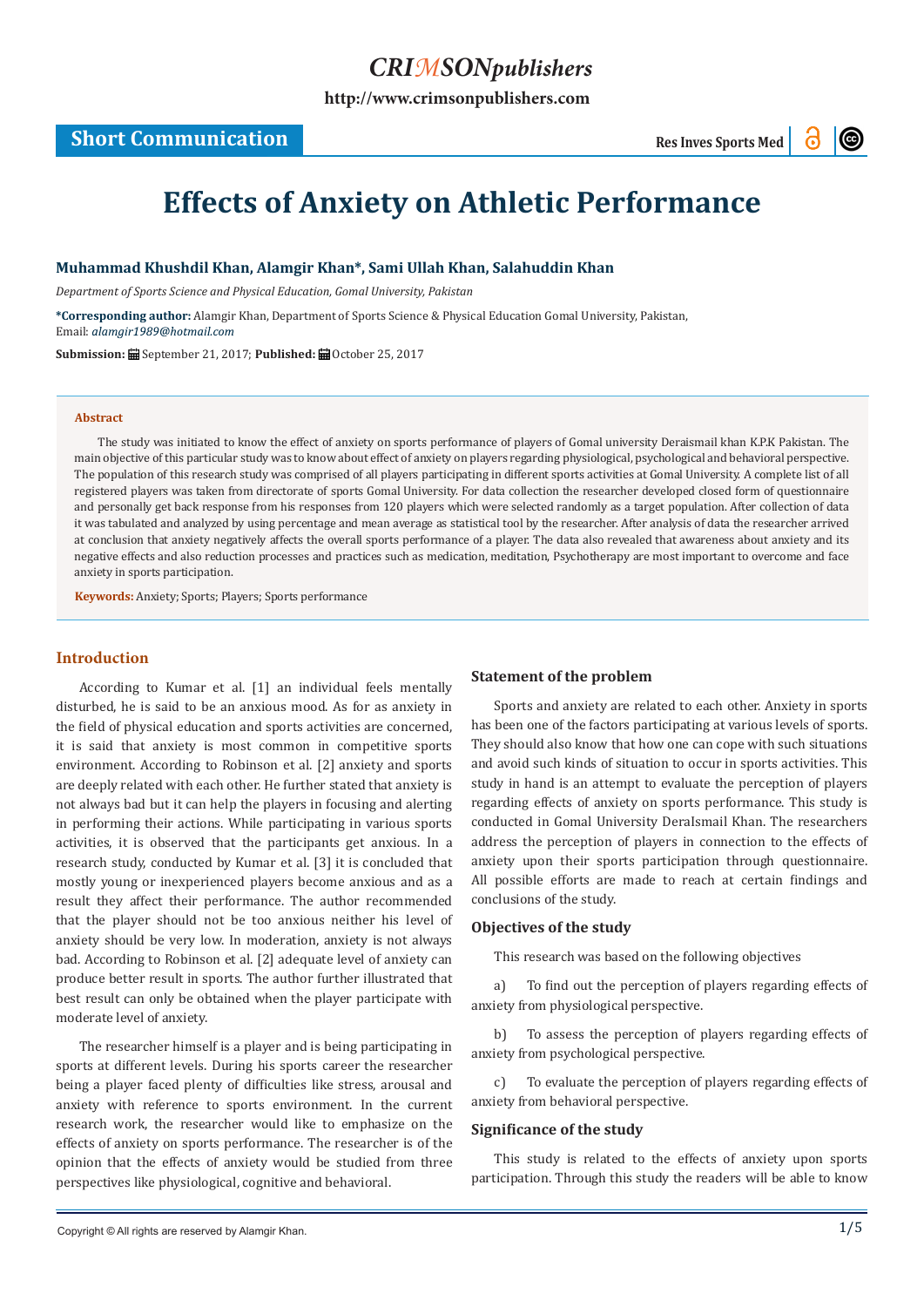the effects of anxiety from different perspectives. The findings of this study may be very helpful to assess the perception of players regarding effects of anxiety in connection to their sports participation. In this way they will be able to cope with such circumstances which lead to the occurrence of anxiety. Similarly, through this study the coach, managers and players will be able to educate the inexperience players with special reference to anxiety in sports. Moreover the recommendations of the study will be helpful to achieve better results in sports.

#### **Hypotheses of the study**

The following Null Hypothesis were tested

HO1 There is no significant effects of anxiety upon physiological performance as perceived by players.

HO2 There is no significant effects of anxiety upon psychological performance as perceived by players.

HO1 There is no significant effects of anxiety upon behavioral perspective as perceived by players.

#### **Methodology of the study**

The following procedural steps were taken to reach at certain findings of the study.

**Population of the study:** The population of this study comprised of all the players at different level of sports activities.

**Sampling:** A complete list of the players obtained from the Directorate of Sports Gomal University DeraIs

mail Khan. The researcher collected representative numbers of the sample from both (New Campus and City Campus) by applying convenient sample technique.

**Instrument and mode data collection:** The researcher prepared and used questionnaire consist of three options for the purpose of data collection regarding effects of anxiety on sports. The questionnaire was developed under the guidance of research supervisor and literature review also. The researcher personally distributed the developed questionnaire and collected back after getting it filled by the respondents.

**Data analysis:** The collected data was analyzed through appropriated statistical tools.

#### **Anxiety and Sports**

Anxiety is a natural human reaction that involves mind and body. It is an alarm system that is activated whenever a person perceives danger or threat. When the body and mind react to danger or threat, a person feels physical sensations of anxiety. Anxiety, as a negative emotional, affect perceptions in sport competitions, where a large majority of athletes consider anxiety to be debilitative towards performance, which may result in decreases in performance [4,5]. Many researches showed that winning in a competition depend on how an athlete can control their anxiety level [6]. Anxiety consists of two subcomponents: cognitive and somatic anxiety, which influence performance [7,8]. The cognitive is the mental component,

which characterized by negative expectations about success or selfevaluation, negative self-talk, worries about performance, images of failure, inability to concentrate, and disrupted attention [6,7]. Contradictory, the somatic is the physiological element, which related to autonomic arousals, negative symptoms such as feelings of nervous, high blood pressure, dry throat, muscular tension, rapid heart rate, sweaty palms and butterflies in your stomach [7,8].

Anxiety is a construct that has consistently been studied in the field of sport psychology, and has become the most heavily researched psychological variable that influences athletic performance [9]. There is a closer relationship of sports and anxiety because we know that sports is competitive in nature while win and loss is the part of sports. Any sporting game or contest can give rise to anxiety when one's perceived ability does not measure up to the demands of the task. A great deal of research has been devoted to the effect of anxiety on sports performance. Researchers have found that competitive state anxiety is higher for amateur athletes in individual sports compared with athletes in team sports [10].

Anxiety plays a paramount role in sport. It is the challenge to sports participation which produces anxiety. How and athlete handles the anxiety determines how successful he would be. The degree of anxiety also varies with a number of different conditions. Anxiety is likely to be greater in higher competitive sports than in relatively non-competitive sports, because in the competitive sports, participants are expected to win and great demands are made upon them to succeed. The individual and team sports persons may have to appearance of anxiety. Nobody is without anxiety in the field of games and sports. It is this important factor which affects the performance of sports persons in their understandings and challenges at sports. Hann [11] found "sports psychologist have long believed that high levels of anxiety during competition are harmful, worsening performance and even leading to dropout." Anxiety may be reduced or it may be increased with circumstances. Athletes can manage anxiety using techniques such as relaxation, hypnotherapy, cognitive behavior therapy and positive thinking.

#### **Effect of Anxiety on Sports Performance**

Anxiety affects the overall performance through following ways:

### **Psychological effects**

Concentration towards any external threat takes place in human body immediately and automatically. Ampofo-Boateng [12] noted that anxiety disrupted the attention and worries about the performance in competitive situation. The effect on a person's thinking can range from mild worry to extreme terror. In other research study anxiety was considered one of the main important psychological factor influences on sports performance [13].

# **Effect on central nervous system (CNS)**

The central nervous system (CNS) is the part of the nervous system consisting of the brain and spinal cord. The central nervous system is so named because it integrates information it receives, coordinates and influences the activity of all parts of the bodies.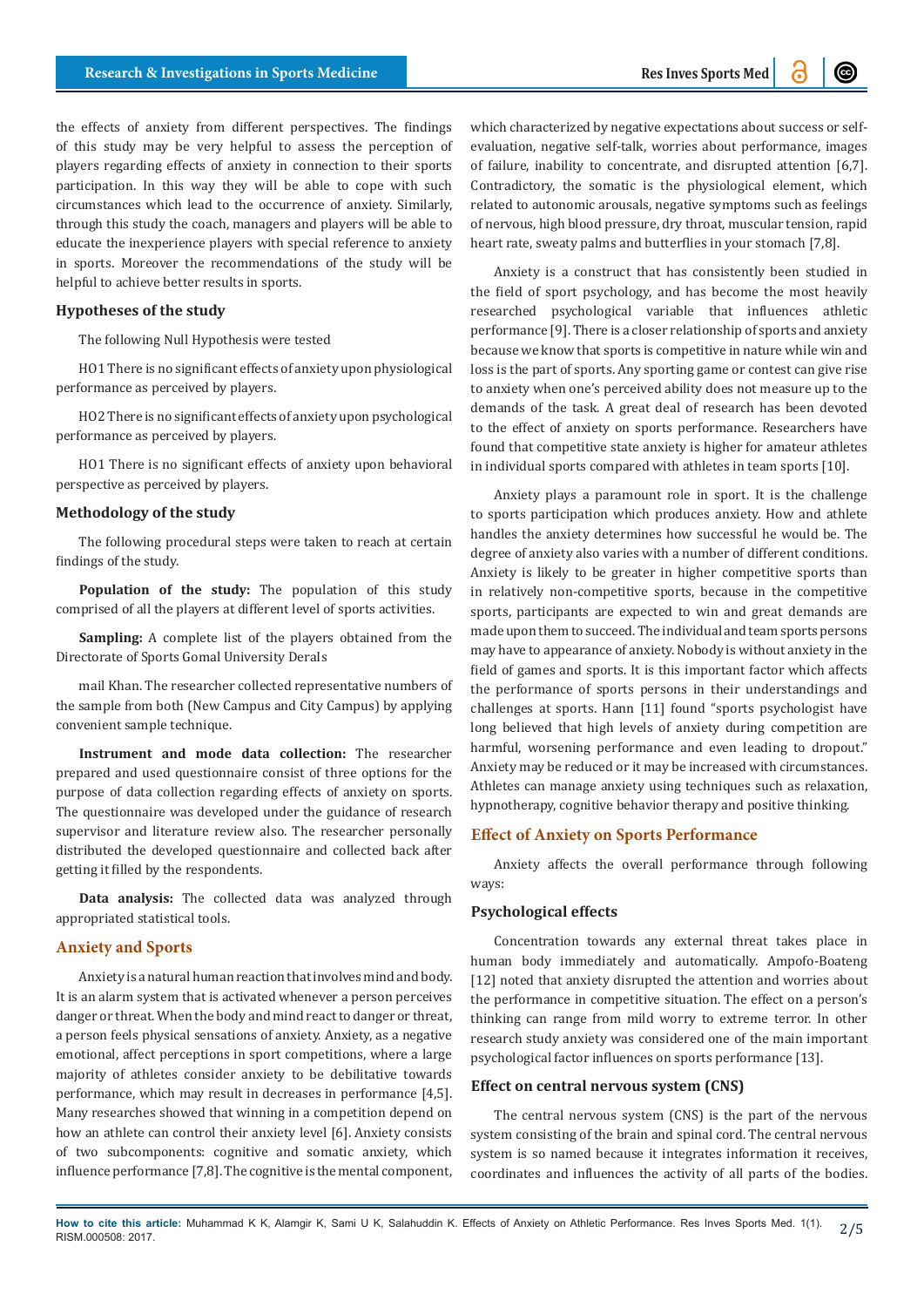Anxiety effect directly on sympathetic nervous system and the link between body parts and CNS is affected and in this regard a person became unable to perform the mental function effectively and efficiently which effect directly sports performance of athletes. Researchers showed that anxiety effect on the mental level of an athlete and changes the performance in the shape of feelings of nervous, high blood pressure etc. which are direct related to central nerves system [7]. In other way Anxiety and stress stimulate the production of Catecholamine commonly known as epinephrine, nor epinephrine and dopamine. These chemicals have adverse effect on memory, both long term memory and short term memory of the person affected. Person becomes forgetful and irritable can experience lack of concentration, feeling of fear and decreased sleep or disturbed sleep pattern.

Following are some of the general mental effects of anxiety:

- a. Difficulty concentrating, racing thoughts
- b. Trouble learning new information
- c. Forgetfulness, disorganization, confusion
- d. Difficulty in making decisions

#### **Physiological effects**

Physiological effects refer to the changes which take place in the movements of different organ of the body. Anxiety affects directly or indirectly different functions of the body in various ways which include muscles shake, fast heartbeat, sweating fast breathing [14]. Some of the physiological effects of anxiety are discussed below.

#### **Gastrointestinal effects**

When a person is feeling anxious or having an anxiety attack they can experience some gastrointestinal upset which affects on the performance of athlete. He can have frequent urination or diarrhea, where needs to use the bathroom more than normal. If someone has stomach upset, it may be accompanied by dizziness [15].

#### **Muscular effects**

The National Institutes of Health (NIH) noted that anxiety can also have an effect on individual's muscles. For example, the anxious player may have tremors, where he has a shaking movement that he cannot control. These tremors or twitches can occur when the individual is still, moving or holding an item. Another muscular effect of anxiety is muscle tension, where the individual has tight muscles that can sometimes feel painful [15].

# **Breathing effects and glandular effects**

Rapid breathing is known as hyperventilating. Hyperventilation can be a normal response when you are anxious. A common symptom of anxiety, according to the NIH, is sweating; during a bout of anxiety, the sweat glands produce more sweat than normal. The player can also experience changes in breathing: she may have shortness of breath or rapid breathing. When the patient has shortness of breath, it can feel like she is choking and grasping for air [16].

#### **Other effects on the body**

Anxiety can also affect other parts of the body. For example, the heart can be affected, resulting in either a pounding heart or an irregular heartbeat. The player can also have headaches, insomnia and fatigue. Problems with the mouth and throat can happen, such as a dry mouth or difficulty swallowing.

#### **Effect on cardiovascular system**

Anxiety can lead to increased heart rate, palpitations, increased blood pressure. All these changes take place in the body by more production of stress hormones like adrenalin, noradrenalin and cortisol.

#### **Effect of anxiety on skin and hair**

Anxiety can affect the skin badly in terms of loss of glow, development of acne etc. Certain skin diseases like psoriasis and eczema are known to appear because of anxiety. Hair fall is also very common in constantly anxious people. Prolonged anxiety could trigger under-active thyroid or hypothyroid, which in turn, could lead to many loss of hair, loss of glow on skin, and other symptoms.

#### **Behavioral effects**

Anxiety effects also on the behavior of an individual because Anger, displeasure, problems in communication and unfriendliness are the common effects of anxiety.

## **Personality changes**

The term personality is used to describe the consistent individual patterns of thoughts, emotion, and behavior that characterize each person across time and situations. Each individual's personality is thought to be influenced by both an inherited "genetic" component (usually called temperament) and by their interactions with the environment. Some people experience personality changes in response to stress hormones, which are part of their internal environment. The following changes in personality are not uncommon to observe in people who are anxious:

- a. displeasure
- b. unfriendliness
- c. Frustration
- d. Anger
- e. Aggressive feelings and behavior
- f. Decreased interest in appearance
- g. Decreased concern with punctuality

h. Obsessive/compulsive behavior (trying to cope with unwanted repeated thoughts or obsessions, by engaging in compulsive behavior rituals such as counting, checking, washing, etc.)

- i. Reduced work efficiency or productivity
- j. Lying or making excuses to cover up poor work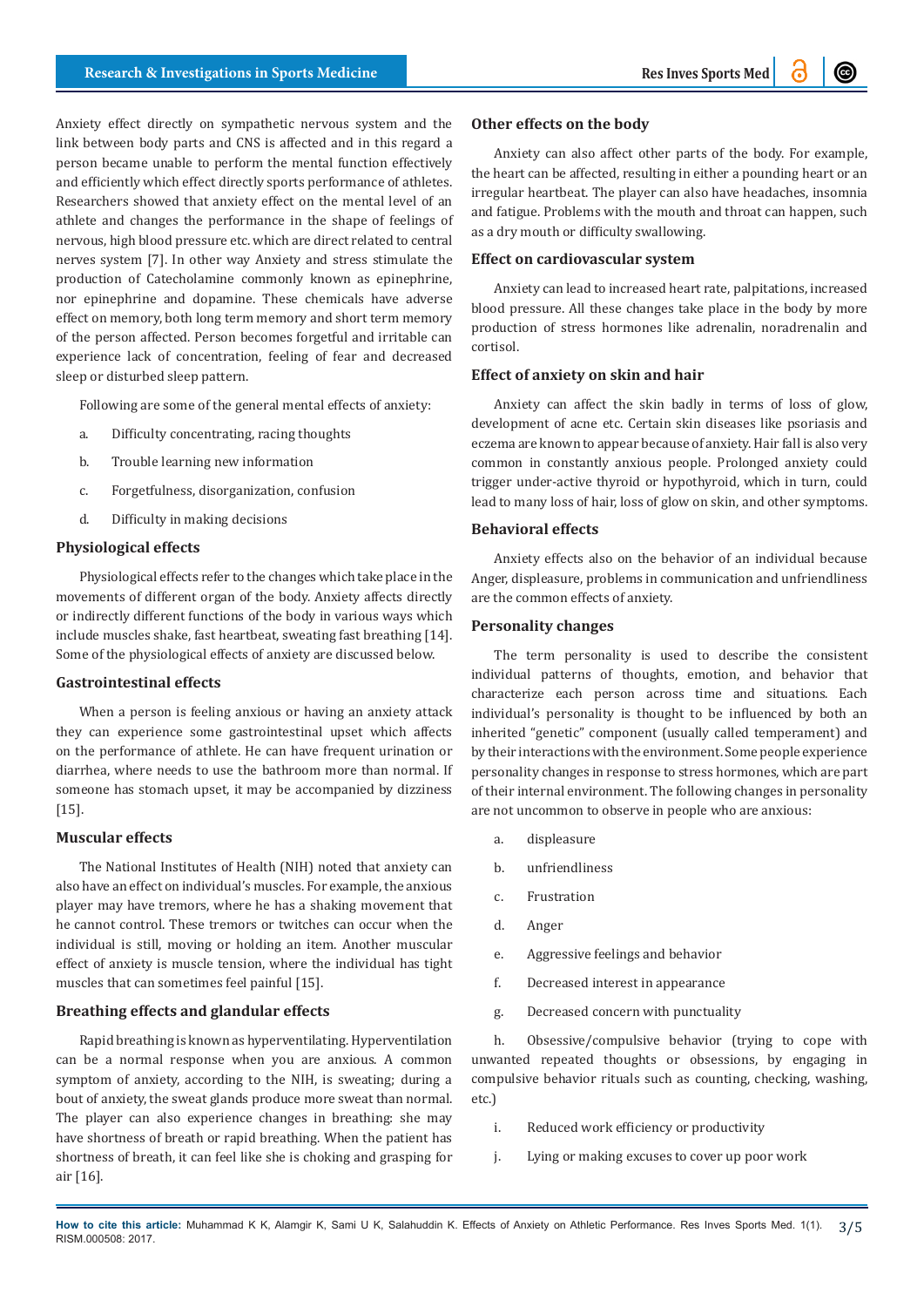- k. Excessive defensiveness or suspiciousness
- l. Problems in communication
- m. Social withdrawal and isolation

n. Impulsivity (expressed as impulse buying, gambling, sexual behavior, or similar)

#### **Treatment of Anxiety**

Anxiety disorders are real disorders that require treatment. Recovery is not simply a matter of will and self-discipline. Fortunately, much progress has been made in the last two decades in the treatment of people with mental illnesses. Although the exact treatment approach depends on the type of disorder, one or a combination of the following therapies might be used for most anxiety disorders:

# **Medication**

Medicines used to reduce the symptoms of anxiety disorders include antidepressants and anxiety-reducing medications.

#### **Psychotherapy**

Psychotherapy (a type of counseling) addresses the emotional response to mental illness. It is a process in which trained mental health professionals help people by talking through strategies for understanding and dealing with their disorder.

#### **Cognitive-behavioral therapy**

People suffering from anxiety disorders often participate in this type of therapy in which the person learns to recognize and change thought patterns and behaviors that lead to troublesome feelings.

#### **Presentation and Analysis of Data**

# $H<sub>0</sub>1$

There is no significant effect of anxiety upon physiological performance as perceived by players. Table 1 shows that there is significant effect of anxiety upon physiological performance as perceived by players because the mean of Agree is 29.25 and undecided is 4.75 and mean of disagree is 06 (29.25>4.75 & 06) while null hypothesis stating that there is no significant effect of anxiety upon physiological performance of the player so hypothesis No.1 is rejected

## $H<sub>0</sub>2$

There is no significant effect of anxiety upon psychological performance as perceived by players. Table 2 shows that there is significant effect of anxiety upon psychological performance as perceived by players because the mean of Agree is 30.25 and undecided is 4.25 and mean of disagree is 5.50 (30.25>4.25 & 5.50) while null hypothesis stating that there is no significant effect of anxiety upon psychological performance as perceived by the players. So hypothesis No.2 is hereby rejected

## $H<sub>0</sub>3$

There are no significant effects of anxiety upon behavioral

perspective as perceived by players. Table 3 shows that there is significant effect of anxiety behavioral performance as perceived by players because the mean of Agree is 29.16 and undecided is 5.16 and mean of disagree is 5.66 (29.16>5.16 & 5.66) while null hypothesis stating that there is no significant effect of anxiety upon behavioral performance as perceived by the players. So hypothesis No.3 is hereby rejected

# $H_4$

There is no significant effect of anxiety upon sports performance as perceived by the players. Table 4 shows that there is significant effect of anxiety upon sports performance as perceived by players because the mean of Agree is 29.55 and undecided is 4.72 and mean of disagree is 5.72 (29.55>4.72 & 5.72) while null hypothesis stating that there is no significant effect of anxiety upon Sports performance as perceived by the players. So hypothesis No 4 is hereby rejected

# **Findings**

On the basis of data analysis the finding of the study are following

1. There is significant effect of anxiety upon physiological performance as perceived by the players because the mean of Agree is 29.25 and undecided is 4.75 and mean of disagree is 06 (29.25>4.75 & 06) while null hypothesis stating that there is no significant effect of anxiety upon physiological performance. So hypothesis No.1 is rejected (Table 1).

**Table 1:** Showing the effect of anxiety upon physiological performance.

| S. No          | <b>Physiological Effects of</b><br>Anxiety                             | Agree | <b>Undecided</b> | <b>Disagree</b> |
|----------------|------------------------------------------------------------------------|-------|------------------|-----------------|
| 1              | Anxiety increases the<br>circulation of blood in body                  | 34    | 5                | 1               |
| $\overline{c}$ | Chest pain and rapid<br>respiration is the result of<br>anxiety        | 31    | 3                | 6               |
| 3              | Due to anxiety an athlete<br>frequently feel urination<br>and sweating | 34    | 4                | $\overline{2}$  |
| $\overline{4}$ | Loss of appetite is the cause<br>of anxiety                            | 18    | 7                | 15              |
|                | Mean:                                                                  | 29.25 | 4.75             | 6               |

2. There is significant effect of anxiety upon psychological performance as perceived by the players because the mean of Agree is 30.25 and undecided is 4.25 and mean of disagree is 5.50 (30.25>4.25 & 5.50) while null hypothesis stating that there is no significant effect of anxiety upon psychological performance. So hypothesis No.2 is rejected (Table 2).